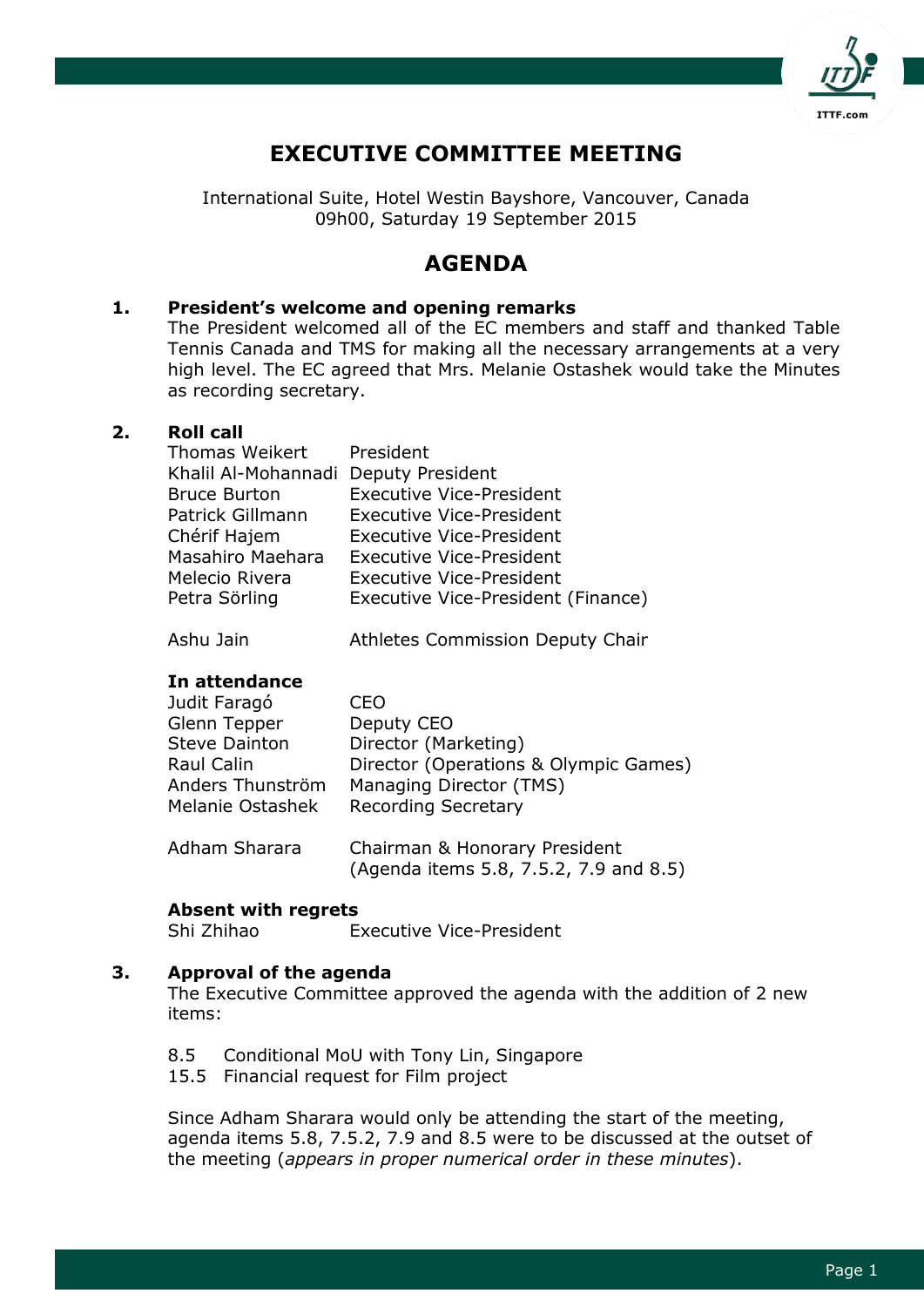

# **4. Minutes**

- 4.1 Approval of the minutes of the previous meetings (held 25 April and 3 May 2015) - The minutes were approved and signed by the President.
- 4.2 Business arising from the minutes not otherwise covered by the agenda
	- *5.3* URC hand-signals experiment: The results obtained from the last test held in Paraguay were not sufficient. The URC asked permission to test again at another event. The EC agreed that the next test would take place at the upcoming ITTF-Asian Championships in Thailand. The survey results will be distributed at the next EC meeting in December.
	- *12.4* Discussions were held with the URC about the umpire clothing to introduce "less formal" uniform and the entire "march-in" process should be reviewed. The Promotion and Marketing staff will prepare guidelines, Bruce Burton will report on this issue at the next EC meeting in December.
	- *12.5* World Veteran Championships The President will discuss this matter with the Swaythling Club International (SCI) and report at the next EC meeting in December.
- 4.3 Report and review of tasks from past EC meetings
	- the opening of bids for the 2017 and 2018 Men's World Cup
	- **Inform IOC on misuse of Olympic Games logo as equipment** supplier reference by a Chinese company
	- to identify another event for testing the new hand signals (at the ITTF Asian Championships)
	- a Working Group to proposes the Code of Ethics for the ITTF
	- the travel policy document has to be modified after decision at previous EC meeting.

# **5. Operations Program**

- 5.1 Risk Assessment & Finance Committee
	- An ITTF Risk Assessment Seminar was held on 11 June 2015, moderated by an external expert and attended by the President, Vice-President Finance, Mr. Choudhary (BoD member on the Finance Committee), the CEO and Operations staff. Petra Sörling explained the process and presented the Risk Identification List along with the resulting action plan.
	- All in all, it was a very useful experience and awareness practice and good combination with the yearly final audit assessment report.
	- Concern was raised about coach-athlete relations. The ITTF does have an under-age policy that has been distributed to all National Associations. Perhaps in line with point #1 of the risk assessment action plan, a suggestion should be made for all National Associations to require a background/criminal records check for all coaches.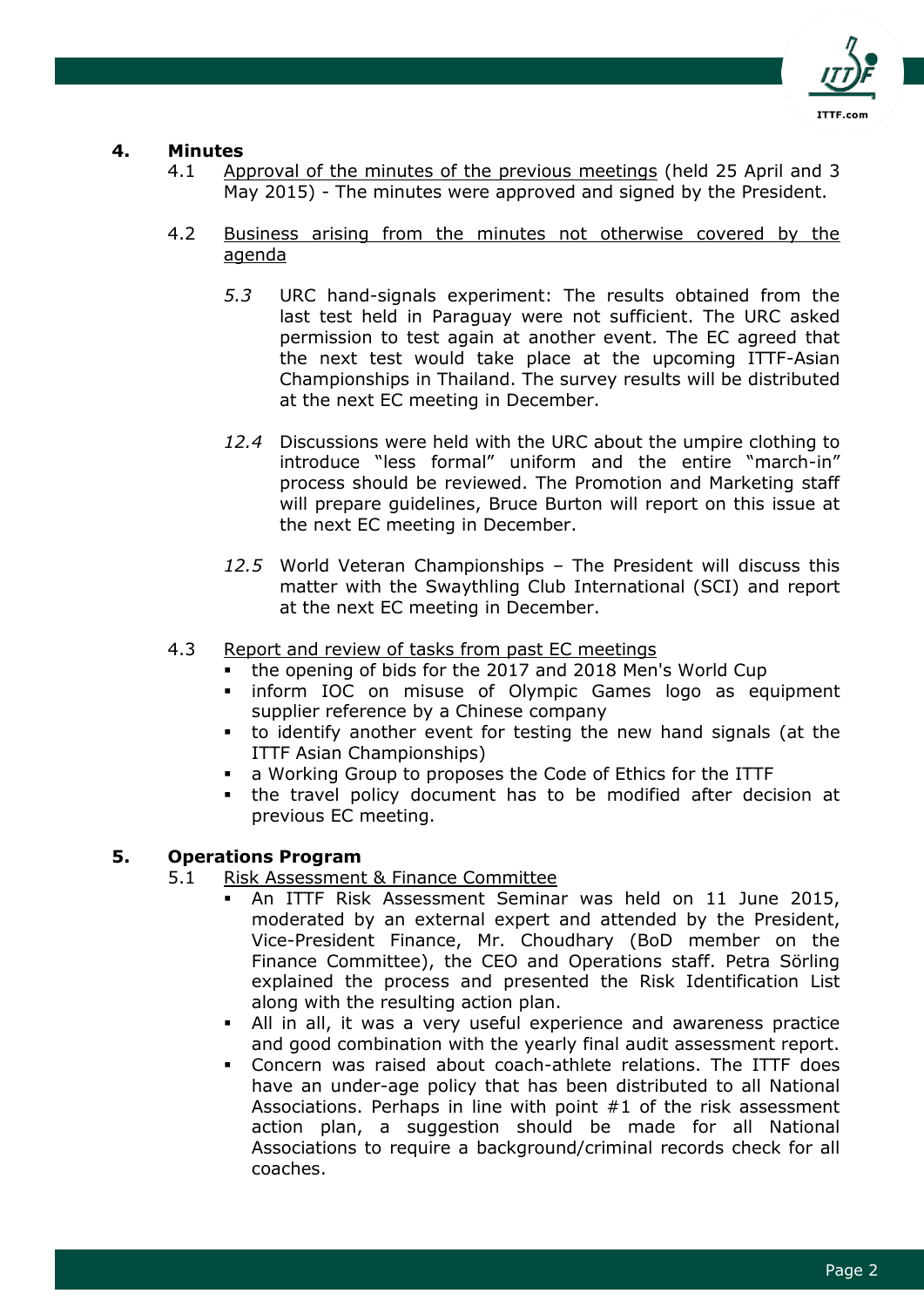

- Discussions ensued on how to focus on the points that the moderator had suggested (action items). With budgetary concerns raised, it was suggested that all points not requiring implementation costs should be addressed immediately.
- 5.2 Updates on ITTF offices
	- Singapore With the lease of the present office expiring, renovations are under way at the new location (close to Singapore TTA). The renovation costs are quite high, but it will pay off with the long-term lease agreement (4.5 years) and low rental rate. Move-in date to the new office is set for  $1<sup>st</sup>$  November at the latest.
	- Lausanne Renovations on the exterior of the building of the Lausanne headquarters are progressing rapidly with about 80% of the work completed. The work should be finished in November. The Museum curator is currently working from home (Pennsylvania, USA).
- 5.3 Museum update
	- The ITTF Honorary Curator, Chuck Hoey is communicating with Museum officials in Shanghai, but it would help to have a local person to liaise between the Museum and ITTF. Shanghai will nominate someone at their end.
	- There will be no traveling Museum exhibition to the 2016 WTTC in Malaysia this year, as space is limited, and the security and safety of the collection would not be guaranteed.

#### **1-EC-09-2015**

The Executive Committee decided to officially appoint Mr. Yao Zhenxu as ITTF coordinator for the Museum in Shanghai as the ITTF contact person effective immediately.

#### 5.4 Merit Award applications

In June, the ITTF sent to all associations the request for candidatures to be submitted by  $31<sup>st</sup>$  July. Four applications were received by the deadline. Expectations were for a much higher number of nominations, therefore, it was proposed to extend the deadline to  $31<sup>st</sup>$  October. This item will be added to the December EC meeting agenda, and the candidate(s) to be selected at that time.

#### **2-EC-09-2015**

The Director of Operations was asked to re-send the call for Merit Award nominations with an extended deadline of 31st October 2015.

#### 5.5 Code of Ethics

A working group was formed to adopt a new Code of Ethics (CoE). Samples from different sources were collected (IOC, IFs). It was agreed to refer to the IOC's CoE with necessary adjustments made to comply with the ITTF. The IOC will be consulted for advice/remarks to the proposed wording. The ITTF's proposed "Code of Ethics" to be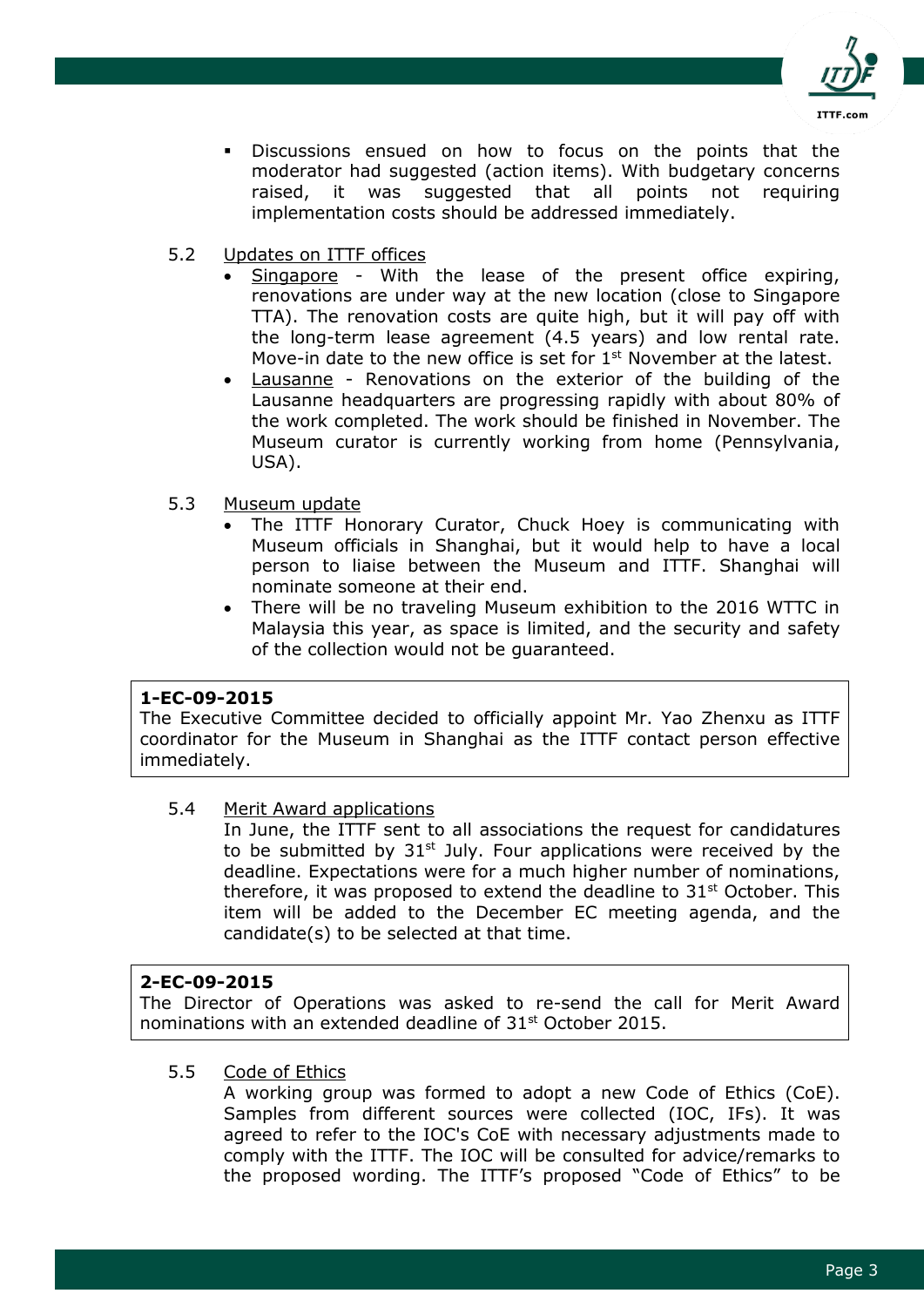

presented for approval at the December EC meeting to be ready for adoption at the 2016 BoD.

### **3-EC-09-2015**

The Director of Operations was asked to coordinate with the working group to finalize the proposition for the ITTF Code of Ethics and to submit to the EC meeting in December 2015.

- 5.6 National Associations recognition issues Disputes between National Associations recognized by the National Olympic Committee and National Associations recognized by Government, as well as autonomy issues for NOC's and NA's remain an ongoing problem. These include 5 cases since the last EC meeting:
	- **Uganda** Uganda TTA had terminated the presidency at a Special General Meeting and provided documentation with reasons. ITTF has requested written confirmation of any changes from the NOC, and asked Africa TTF and ITTF BoD member, Tom Kiggundu to follow up on this matter and advise ITTF accordingly.
	- **Gabon** due to a dispute between Gabon TTF (FGTT) and the Government Ministry; FGTT was suspended prior to the All Africa Games. ITTF requested that the suspension not affect the athletes and that any disputes are finalized after the Games, but no response was received.
	- **Indonesia** despite resolving that the NA recognized by KOI (NOC) and the International Olympic Committee (IOC) was also the NA recognized by ITTF prior to the 2015 World Championships, the other group recognized by KONI (Government) continues to try and enter events, most recently being the Asian Championships. Since they were clearly advised by ITTF that only KOI is recognized, their request for reimbursement was denied.
	- **Kuwait** Kuwait NOC and Kuwait TTA were suspended in 2010 due to autonomy issues relating to sports laws imposed by the government. Later the government rescinded the sports laws and the NOC-NA were re-instated. Recently the government again imposed similar sports laws. The IOC has ongoing discussions with the Kuwait government and has given an October 15 deadline to revoke these laws. At the request of IOC, ITTF sent a letter of support asking that the sport laws affecting the autonomy of Kuwait TTA be changed. Final decisions will be made after  $15<sup>th</sup>$  October 2015.
	- **Sri Lanka** dispute continued on the government imposing sports laws, which affected the autonomy of the NOC and the NA's. Each NA has been asked to send their statutes to their International Federation for approval, which has been done in the case of table tennis. The remaining obstacle for TTASL is that elections were held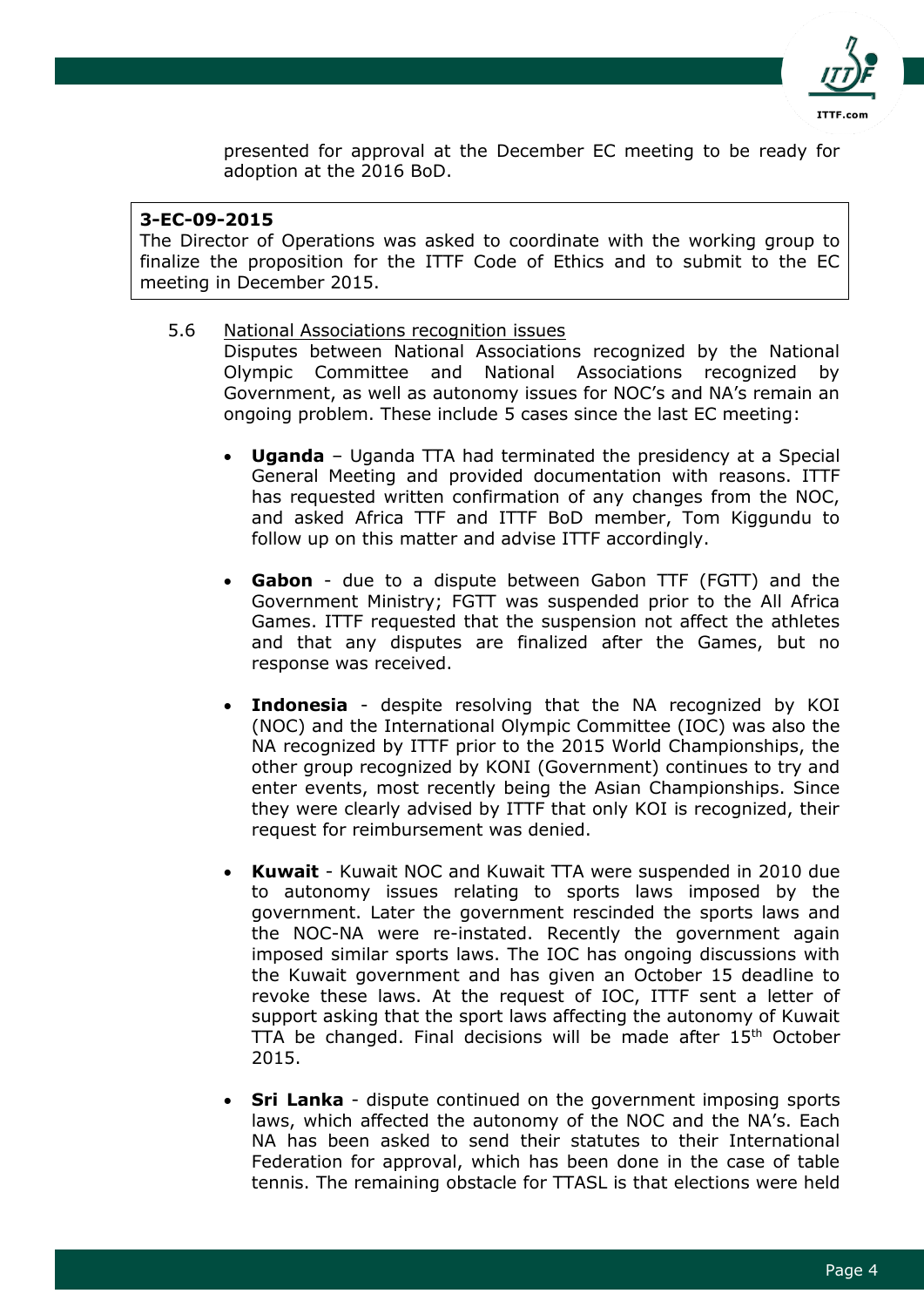

in spite that they were advised not to hold elections in the interim period, awaiting the confirmation of the NOC on whether the elections are recognized or if a new election must be held.

- 5.7 Anti-doping program
	- A letter was sent to all Continental Federations by the ITTF CEO about the doping test procedure after it was found that some NADOs do not follow the current WADA regulations regarding Sample Collection, Testing and Result Management Authority. Similar communication will be sent to organizers of the 2016 ITTF events.
	- Testing program for the rest of 2015 is planned to have sufficient number of in-competition and out-of-competition tests, first of all on the Registered Testing Pool players.
	- The anti-doping activity has to focus on being fully compliant to the new WADA code; oriented to "smart testing" by reducing number of RTP players, at the same time improving the quality of whereabouts and focusing more on out-of-competition tests.
	- As suggested by WADA, the first step is to make an anti-doping risk assessment. An expert consultant for this task and for the transition period would be needed.

# **4-EC-09-2015**

The Executive Committee requested the CEO to conclude a service-provider agreement with an expert consultant until the end of the year of 2015 to support the ITTF anti-doping program.

- 5.8 P5 plan DBI update
	- Mr. Sharara presented a detailed power-point presentation showing the status of the project and showing the progress made by the ITTF in several areas to reach the Top-5 status, in comparison with a year ago. He also explained the progress in the structure of the databases (DBI) and what still needs to be done.
	- The status of the project has reached the point where professional staff or a dedicated staff is needed to complete the process. Although the database is designed, we need to prioritize the over 800 proposals and suggestions received. This takes time and needs a staff member to take over this task.
	- Mr. Sharara also suggested that the actual plan implementation does not start till 2017 in view of the financial restraints facing the ITTF in 2016, and only after having full knowledge of the ITTF's finances after receiving the new Olympic Fund for 2017-2020.
	- He also stated that the Volunteer Database in the DBI system is a huge task, and also needs to be perfected with the help of a staff member.
	- Ideally the P5 Plan if implemented correctly should not be a financial burden to the ITTF. The financial proposal made by Mr. Sharara to the ITTF's EVP of Finance is to use the excess IOC fund for the P5 Plan implementation. First the ITTF should secure between \$11 and \$12 million as a reserve fund, and then any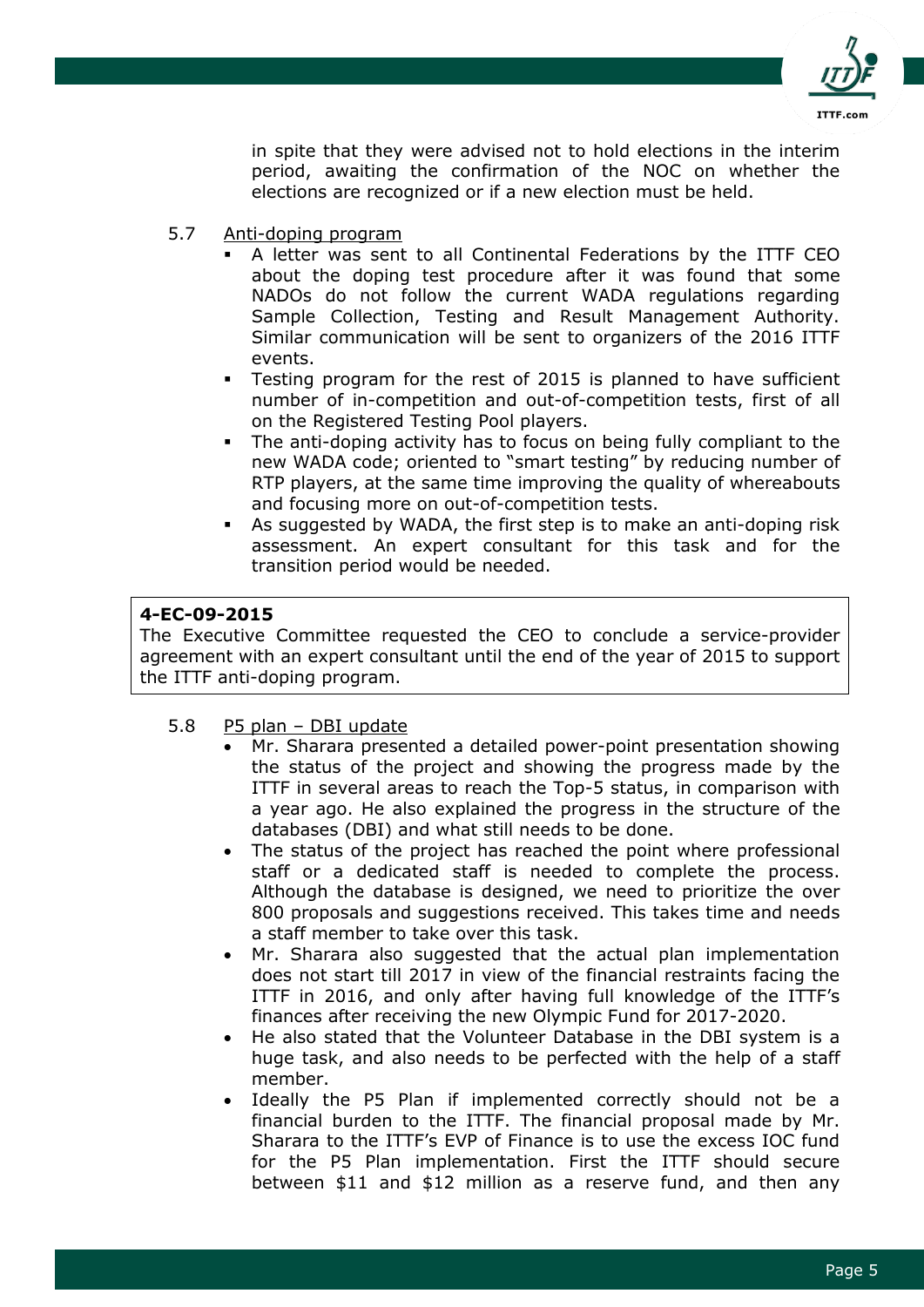

excess to that amount generated from the IOC fund should be earmarked for the P5 Plan.

- All new plans and proposal should systematically be included in the DBI to be prioritized and for financial allocation according to the order of priority.
- The CEO will try to find either a staff member or temporary help to assist the Chairman in completing the DBI-P5 project.

*The Power-Point presentation is attached to these Minutes.*

# **5-EC-09-2015**

- The Executive Committee requested the CEO to appoint a staff member to assist the Chairman in completing the DBI-P5 project.
- The Executive Committee decided to start the action plan implementation as of January 2017, after the 2015 financial statements are available and the income shortfall recovery plan for 2016 is implemented.

# **6. Olympic movement and IFs**

- 6.1 Update on meetings
	- On 11th June the IOC Sport Department staff were invited to meet the ITTF President, the CEO and the Director of Operations & Olympic Games at the ITTF Headquarters. Discussions were on actual issues including requesting IOC to add Mixed Doubles to the table tennis events in 2020. Decision on the Tokyo OG program will be made after the Rio OG.
	- The IOC Session was held in Kuala Lumpur on  $31^{st}$  July  $3^{rd}$ August, where the President and the CEO represented the ITTF. Main topics on the agenda were allocation of the 2022 Winter OG (Beijing) and the 2020 Youth OG (Lausanne); introducing the Olympic Channel; stronger IFs' role in planning and delivering Olympic Games; recognition of South Sudan NOC.
	- On 1st September the ITTF President visited the Tokyo-2020 Headquarters during his stay in Tokyo, where he was welcomed by Tokyo-2020 President, Mr. Yoshiro Mori. Accompanied by Japan TTA officials and EC colleague, Mr. Maehara, Mr. Weikert explained the ITTF proposal to IOC to include Mixed Doubles in the Tokyo OG program.
	- ITTF will send a letter to IOC to reconfirm its application and will ask for a support letter from TOCOG to attach to it.
	- A long discussion ensured on the strategy to secure an additional event, or events, for the Olympic Games for table tennis.
- 6.2 SportAccord status

The EC decided to join in solidarity with other Olympic IFs and suspended its SportAccord membership after the controversial speech of the SportAccord President attacking the IOC at the SportAccord General Assembly in April. Since the ITTF officially communicated its decision on 21<sup>st</sup> May, the SportAccord President, Mr. Vizer, has resigned, and the senior Vice President, Mr. Kasper, was appointed as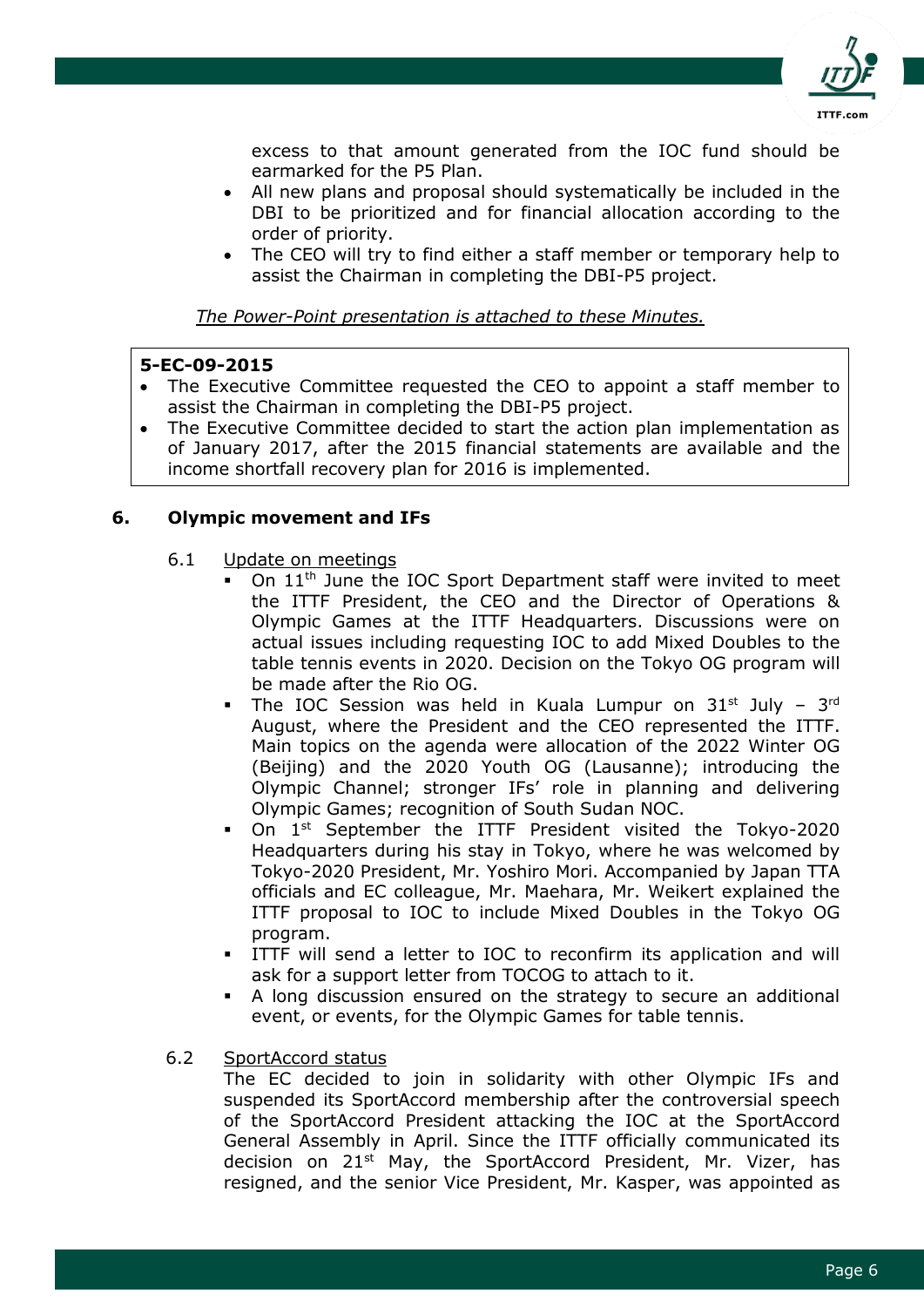

interim Chairman. A structure change and the new statutes of SportAccord will be proposed at the Extraordinary General Assembly on 11th November 2015 in Lausanne.

6.3 Olympic Games accreditation policy

Call for applications for available accreditations and accommodation at the Rio2016 Olympic Games has to be sent out giving a 1-month timeline to ITTF officials and NA President to submit requests. It was proposed to maintain the same policy regarding the order of priority in allocation and the travel/hospitality policy.

### **6-EC-09-2015**

The Executive Committee resolved to approve the policy of application for Rio 2016 Olympic Games accreditations and accommodation and requested the Director of Operations & Olympic Games to circulate the information with an application deadline of 30<sup>th</sup> October 2015.

# **7. Competition Program**

### 7.1 2015 World Championships report

Debriefing from staff was received; the evaluation report will be published later. There was discussion between TMS and Suzhou OC on partial compensation claim for breaching sponsorship agreements. In the meantime Japan TTA as 2014 WTTC organizers submitted the most comprehensive report ever, which was shared with partners concerned.

#### 7.2 2016 World Championships update

# 7.2.1 Location and venues

Ongoing issues about the location, as the originally proposed venue in Kuala Lumpur was no longer available. The ITTF was informed about it in June. Alternatives were offered first in Penang (refused by the ITTF), then venues in Shah Alam, Greater Kuala Lumpur, were identified finally with a stadium with 10,000 capacity as main hall and an exhibition center in 5-10 minute drive as second hall.

# 7.2.2 Inspection visits update

- Detailed report was sent to EC after all 3 inspections.
- **Practice hall will be a temporary construction next to the main hall** for the Championships Division and it will be also a big challenge to secure "back of house" facilities. Marquees will be built around the main hall due to lack of space in the hall.
- Lack of manpower and late changes will require permanent staff support in the last 2 months from the Singapore office.
- The CEO thanked the Deputy President for his support and help during the inspection and in key negotiations.
- Athletes Commission insists on providing enough practice tables (18 for the Championships Division), even if it is possible only by reducing the size of the court.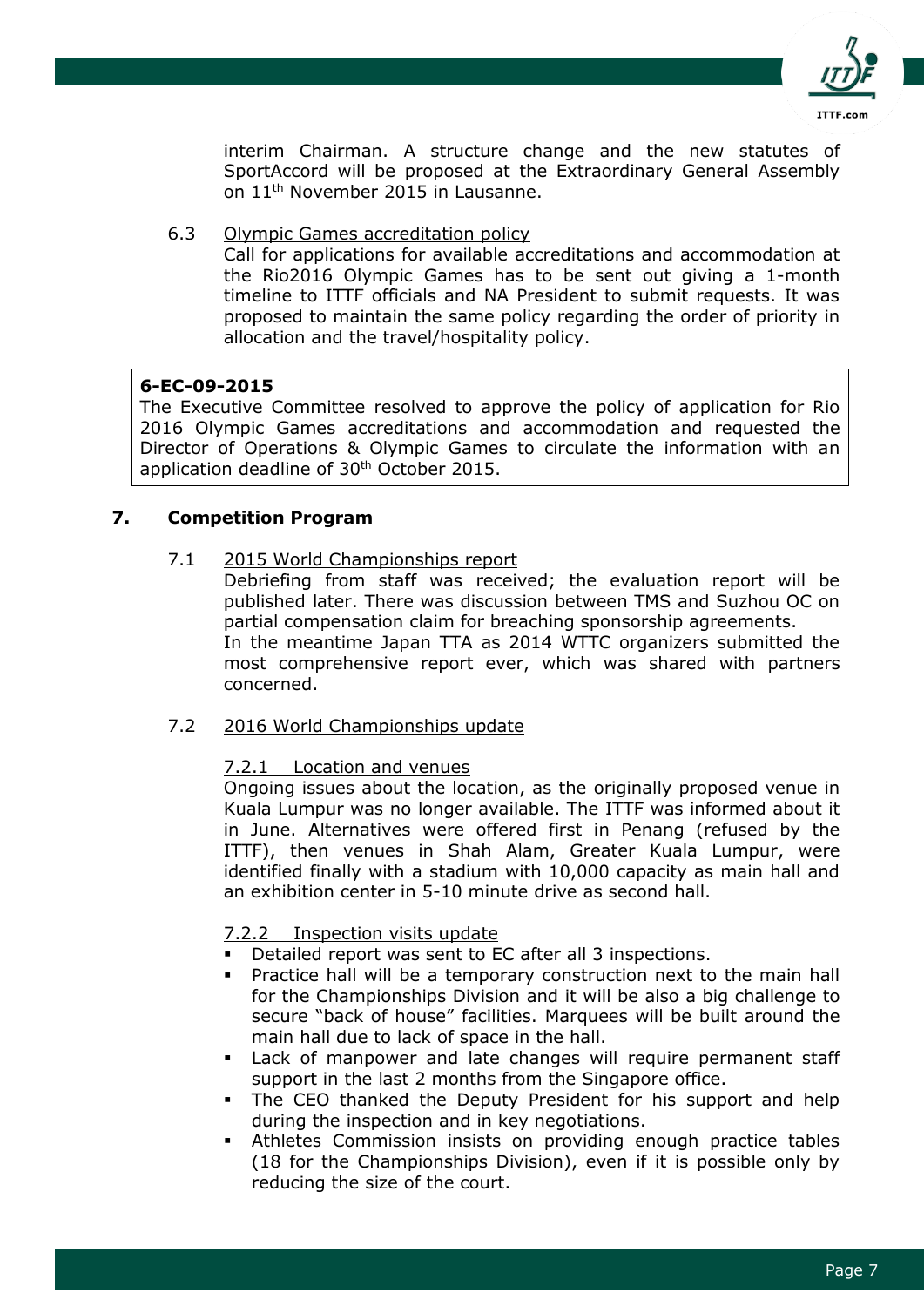

 There was discussion that in the future significant changes to the bidding conditions should not be accepted and that the size and structure of the championships (requiring venues to place about 80 tables) is not sustainable on a long run. A Working Group has to be formed to address these problems.

# 7.2.3 Hospitality rate

- Organizers proposed a rate of US\$ 170/person/day in double room and US\$ 220/person/day in single room.
- EC has a policy not to exceed the price level of the previous years recorded on a chart.
- The rate cannot be higher than in Suzhou with high-level hotels.

# **7-EC-09-2015**

The Executive Committee requested the CEO to negotiate with 2016 WTTC organizers a reduction in the proposed hospitality rate at least to match the price level of the last Championships.

# 7.2.4 Timelines related to WTTC and meetings

Key dates related to the competition, operation and meetings were identified and will be updated from time to time.

### 7.2.5 Continental participation pre-requisite – ATTF request

- African TTF requested to give exception to Morocco TTF from the World Championships pre-requisite rule due to the fact that Morocco could not take part in the identified continental event, the All African Games for a reason beyond their control (COJA excludes Morocco from the Games for all sports).
- ATTF also requested to increase the available quota for African teams if the exception is granted to Morocco.

#### **8-EC-09-2015**

The Executive Committee resolved to grant an exception to Morocco men's team from the participation criteria at the 2015 All African Games to be eligible to enter for the 2016 World Championships on condition that the quota place is one of the 7 continental spots available for African teams.

# 7.3 2017 World Championships update

Commercial contract is under negotiations; table sponsorship bids were sent out; all preparations are according to the timelines. Again the date clash with Ramadan was raised, but it was confirmed that a change of dates was not possible. It was also mentioned that other major sport events (such as Olympics and World Championships) have taken place during Ramadan.

#### 7.4 Men's and Women's World Cup update

Entries were closed, there were two cancellations, both from China and next eligible substitutions were also Chinese. The wild card protest from DTTB for the Men's World Cup was discussed and the CEO had replied on behalf of the EC. The debate brought more publicity to the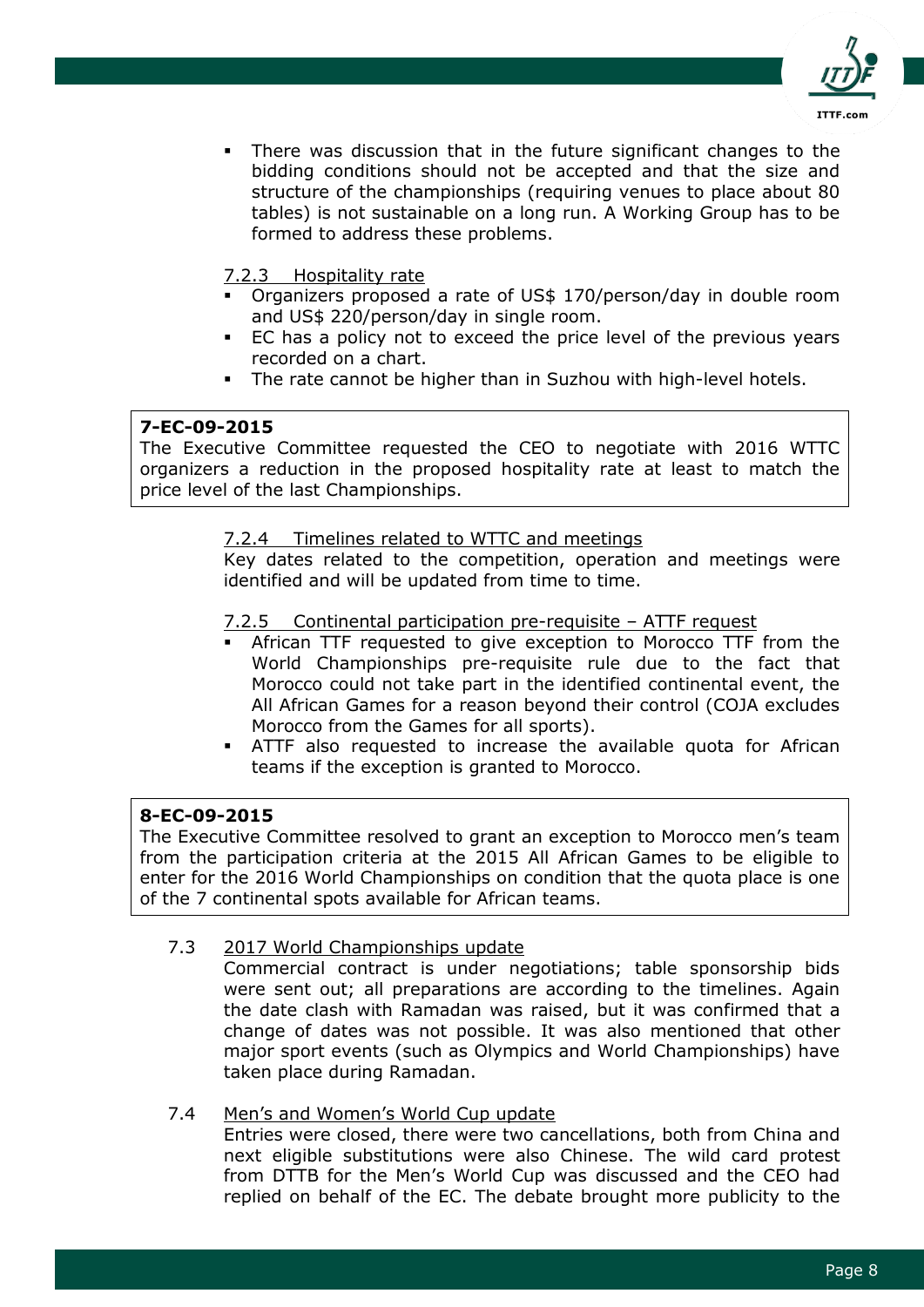

event, however, the future of the wild card may be discussed to avoid repeated issues.

### 7.5 World Tour

### 7.5.1 GAC Group 2015 World Tour Grand Finals

The Grand Finals will be played in the middle of December in Lisbon. Portugal TTF is very motivated as organizers. A good venue was approved during the second inspection. This will be the last World Tour event sponsored by the GAC Group, as their 3-year sponsorship contract ends at the end of 2015.

### 7.5.2 2016 World Tour sponsorship

- Mr. Sharara reported that unfortunately GAC decided not to renew its sponsorship of the World Tour for a further 3 years. Attempts are being made to at least extend the current contract for another year, due to the fact that the announcement was made very late and there was no prior warning.
- It is too late to find a replacement sponsor for 2016. However, TMS will attempt to find a sponsor for 2017 with the inclusion of the 2016 World Tour Grand finals as part of the overall sponsorship.
- The loss of the GAC sponsorship means a huge shortfall in overall income for the ITTF in 2016.
- TMS and the ITTF Marketing Division are working hard at finding a replacement sponsorship.
- Mr. Sharara mentioned that the ITTF EC should take this matter seriously and reduce expenses, or find new income, to soften the impact of this loss of income in 2016. He also cautioned that financial decisions should not be made now until a clearer picture of the 2015 year-end finances are clear.
- Mr. Sharara also informed the EC about one company, Total Sport Asia, that is seriously in arrears in making payments on TV rights to the tune of over one million dollars. This is a matter that could aggravate the 2016 finances if not resolved.
- Mr. Sharara commended the EC for accepting the expense reduction for the 2016 World Tour as proposed by the CEO. Although he felt that it was a "soft" measure, it was still a step in the right direction, but more needed to be done to counter the loss of the GAC sponsorship.

#### 7.5.3 Future of World Tour

The President requested to delay this item and asked the EC to refer it to a smaller group for internal emergency discussion after the EC meeting and based on the available financial resources.

#### **9-EC-09-2015**

The Executive Committee resolved to give the mandate to the following group to discuss internally the necessary modifications to the 2016 World Tour program: the President, the EVP (finance), the EVP (World Tour), the CEO, the Marketing Director, the TMS Managing Director.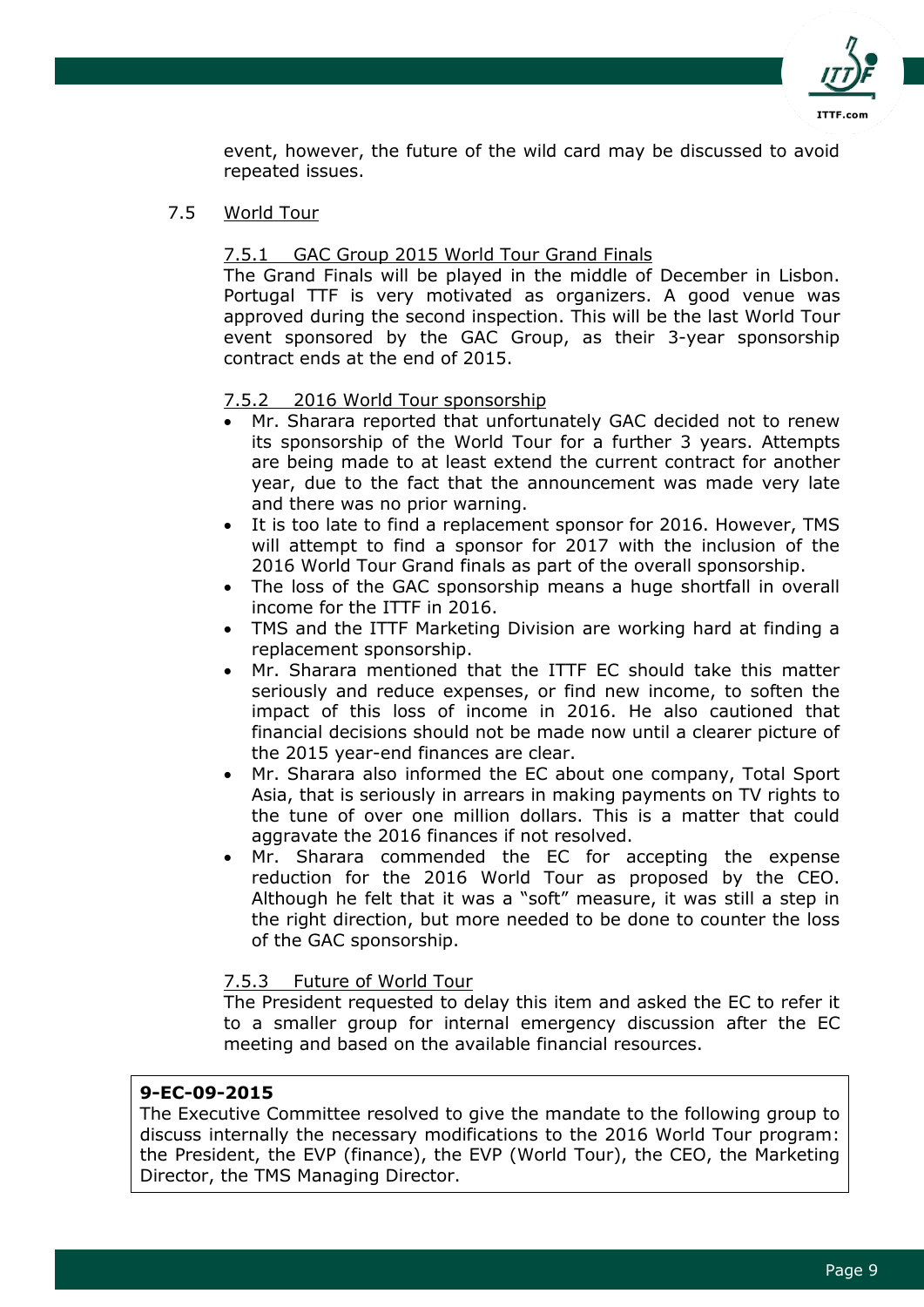

### 7.6 Junior competitions

### 7.6.1 Update on 2015 World Junior Championships

Contract points are agreed and waiting for signing. Travel could be a problem, not many connections to fly to Nantes, so some planning is needed. Equipment sponsors are secured for WJTTC until 2018.

### 7.6.2 Ratification of allocation of 2015 World Cadet Challenge

EC agreed by email correspondence to allocate the event to Sharm El-Sheikh, Egypt. All continents made complete entry. First time mixed doubles is included in the events, in line with the application for inclusion at the Olympic Games.

### 7.7 Reports on Multisport Games

- Most of the Multisport Games took place in 2015; table tennis is on the event program of all.
- Universiade: Technical Delegate report was distributed
- Pan-Am Games: strong representation (3 EC members and senior staff), highly well presented event, but there was no live TV coverage. Discussion on possible table tennis PANAM confederation took place in Toronto.
- Pacific Games: Patrick Gillmann represented EC, first time Para table tennis event was included
- All African Games: Chérif Hajem represented EC, there were 130 table tennis players from 21 nations.
- Specific regulations for Multisport Games could be considered for the ITTF Handbook.
- 7.8 Calendar 2016

The 2016 ITTF Calendar of events was distributed, updated as of 12 September 2015, for information. It will be regularly updated on the ITTF website.

#### 7.9 Ranking update

- Mr. Sharara updated the EC with regard to Ranking experiments. Initially the Athlete's Commission requested several experiments to be made with the ranking, mainly to reduce or eliminate the loss of points when a match is lost.
- Several experiments were conducted and the results verified; it finally seems that only one system, without losing points, but maintaining the relational result-based principle would work. This system is referred to as the "No Points Lost" system (NPL). It is based on the same system as the current system, which is 92% accurate in predicting the outcome of a match, but instead of a player losing points when losing a match, those points would be added to the winner instead. This would not reduce the accuracy, it would create an "inflation" effect to the system (continuous gaining points), but would meet the requirements of the Athletes Commission.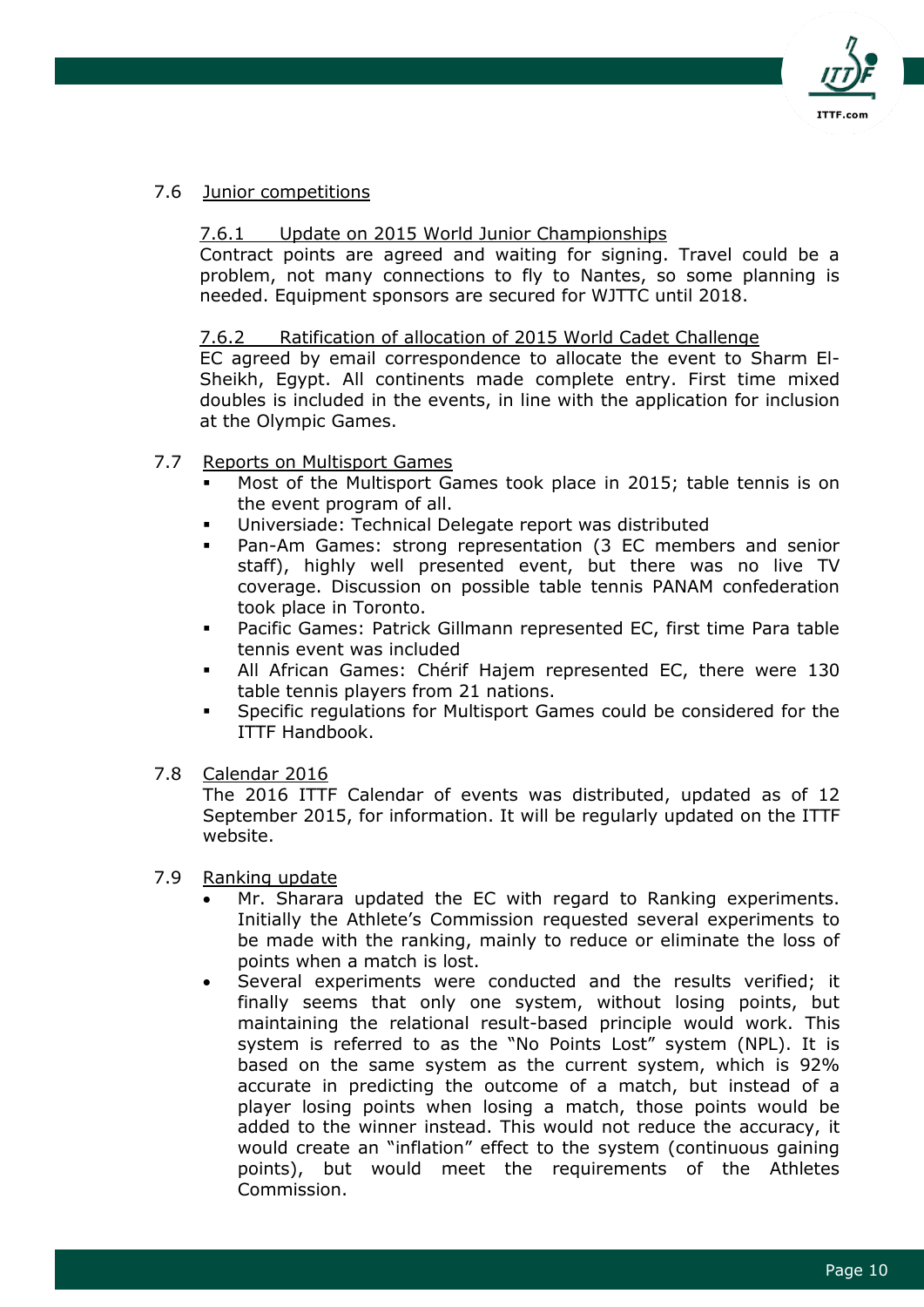

- The NPL system is fully operational and the link to the test page, with full ranking features, would be provided to the Athlete Commission, as of 1 October 2015.
- The accuracy of the NPL would be maintained, but there are two concerns: the first is that the total points of the players will always increase, so the actual representation of ranking points as an indication of a specific skill level of a player will not longer be valid. The second set-back is that restricted events held with players from the same region or continent need to be scheduled properly (ideally all continental championships should be held at the same time), to avoid a group of players climbing the ranking while another group lags behind. Therefore, the ITTF calendar becomes a very important factor affecting the Ranking.
- Both of these negative effects could be managed, if it is felt that the new NPL system would have sufficient positive effects that outweigh any shortcomings.
- The test NPL ranking system will be available every month as of October 2015, one day after the publication of the current ranking on the ITTF's website.
- The Athlete Commission representative, Ashu Jain, stated that the Ranking needs to be dynamic and encourages players to play. He also stated that we should avoid systems that only favour active players and not reflecting real playing strength. Therefore, the new Ranking Working Group needs to first identify what is the aim with the ranking change, and to erase any manipulation.
- The Working Group led by the President will consider inputs from different stakeholders and will study several alternatives for ranking changes before making the final proposal after the 2016 Olympic Games.
- The CEO informed the EC that the modified principle for initial players (First Ranking) is in place since August 2015.

# **8. Marketing and Promotion Program**

- 8.1 TMS International update
	- A total US\$ 6.5 million in sponsorship and TV rights was secured so far in 2015.
	- Loss from GAC sponsorship could be partially recovered by selling the 2016 World Tour Grand Finals on its own, however, replacement of the overall title sponsorship seems impossible at this late stage.
	- Olympic equipment sponsorship for Tokyo (San-Ei and DHS) is very good.
	- Equipment for junior events is secured until 2018 with JOOLA and Stag.
	- Gerflor is secured as floor supplier for 2017 and 2018 WTTC.
	- Renewal till 2020 is negotiated with Tissot and China Unicom, all other major sponsors are secured on long-term basis.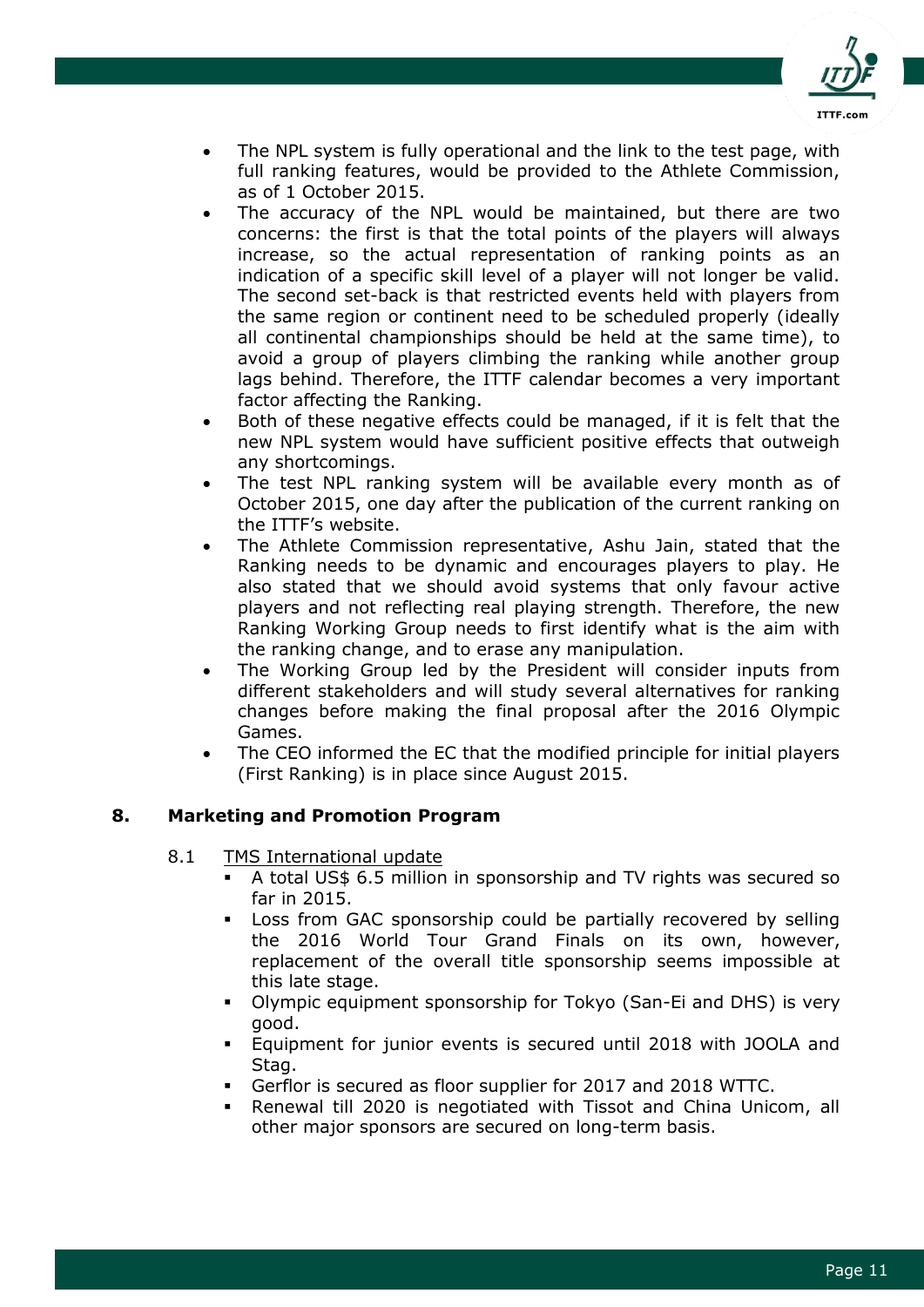

### 8.2 Star Awards Gala 2015

- The nomination and selection process was proposed by the Marketing, Promotion program staff and ITTF Media Committee with the modification that the Para TT Stars have to be selected by the Para TT Division Players' Committee (and not the Athletes Commission).
- Awards will be presented in 8 categories based on outstanding performances and fair play during the year.
- Targeting a balanced budget for the Star Award Gala with the income from sponsoring the awards covering the costs of organization fully paid by ITTF.

### **10-EC-09-2015**

The Executive Committee resolved to approve with one amendment the nomination and selection process for the annual ITTF Star Award Gala.

- At the same time as the Star Award concept, the review of the "Hall of Fame" concept was also submitted for discussion and with the aim that the hand-over ceremony moved to the Star Award Gala instead of the AGM to allow awarded players to attend it.
- It was also proposed to enlarge the group of events with World Cups and World Tour events and to establish a specific HoF point system.
- In order not to devaluate the HoF award, it was recommended to consider only World title events (WTTC, OG, WC).
- The Honorary Curator has to be involved in the discussion.
- The final proposal will be presented to the EC at the next meeting with the aim to introduce the new system in 2016.

### 8.3 New website design and application

Tender is open for the new design and mobile application until end of October, offers will be evaluated after, wide range of proposals is expected in terms of services and prices.

- 8.4 Urban table tennis
	- New idea from the Marketing department to bring a new version of table tennis, which is simple, fun, easy and attractive to youth.
	- Need another ball and racket for playing outside, research going on with the laboratory in Singapore.
	- The first official championship is planned during the 2017 WTTC and promotion plan is in place for Rio 2016.
- 8.5 Conditional MoU with Tony Lin, Singapore
	- The Chairman, Adham Sharara, explained the background with regard to a long-term project advanced by Mr. Tony Lin, of Singapore Capital Developments, to create a sports city in China in which the ITTF would have a presence called "ITTF-Forum". This idea was presented to the ITTF several years ago and an agreement was signed by then president Sharara. However, this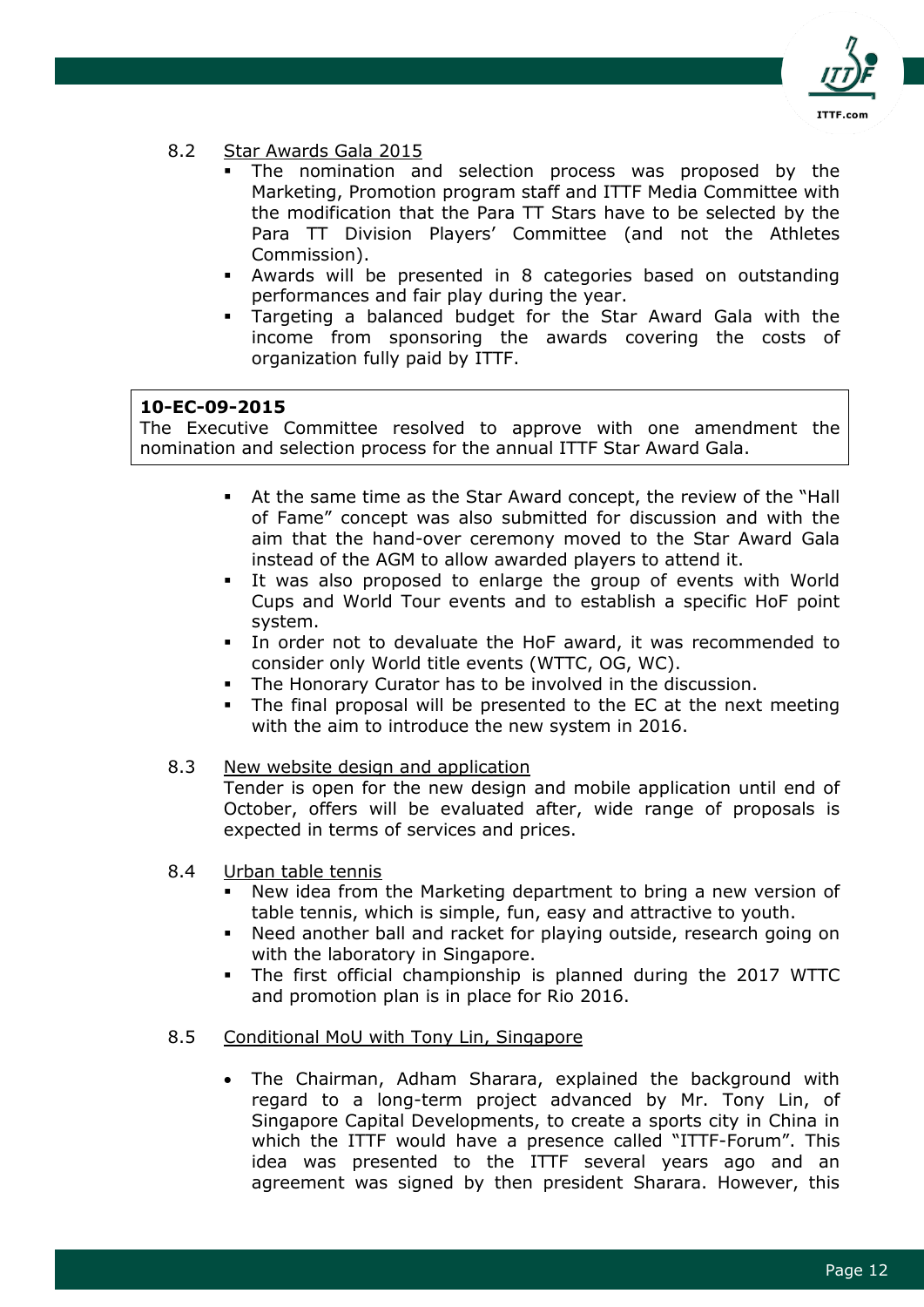

project never developed. Mr. Lin has now requested that the ITTF provide him with a guarantee level confirming participation in the project. Adham Sharara advised the EC that this time around it was more prudent to develop a Memorandum of Understanding (MoU) and request an advance payment of US\$ 500,000 from Mr. Lin.

# **11-EC-09-2015**

- It was unanimously agreed by the Executive Committee that the Chairman prepare an MoU for the Sport-City & ITTF-Forum project for signature by the ITTF President, TMS, and Mr. Lin's company.
- Mr. Sharara is also requested to prepare a draft ITTF letter giving Mr. Lin and his company the non-exclusive right to source, through TMS, sponsorships for ITTF events on a commission basis.

# **9. Development Program**

- 9.1 Development Agreements 2017-2020
	- The 2017-2020 Continental Development Agreements financial breakdown and guiding principles for funding were tabled and submitted to the EC.
	- The 2017-2020 Continental Development Agreements will be presented to Continental Federation Presidents at the Development and Continental Council Meeting on 5<sup>th</sup> December, 2015. The agreements will also form a significant part of the Development and Education workshop at the 2016 World Championships, and negotiations will continue with the aim to sign both 2017-2020 Continental Affiliation and Continental Development Agreements at the 2016 Rio Olympic Games.

# **12-EC-09-2015**

The Executive Committee resolved to approve unanimously the 2017-2020 Continental Development Fund and its principles.

- 9.2 ITTF-Asia Development Agreement 2015-16
	- After the Asian Table Tennis Union signed the ITTF Affiliation Agreement, the ITTF-Asia Development Agreement for 2015-16 was also signed and is being implemented. In the period 2013-14 ITTF directly assisted the National Associations of Asia in the absence of the agreement.
	- Asia will join all other continents in following agreements (the next one for 2017-2020).
- 9.3 DCC-Women's Commissioner

During a women's in sport meeting in Suzhou it was agreed that the most logical target group for the Women's Commissioner is the Development and Continental Council (DCC) where meeting can take place collectively and individually with the Continental Presidents to discuss women in sport projects, as well as the Athlete's Commission Meeting at the World Championships, rather than attending the Women's World Cup.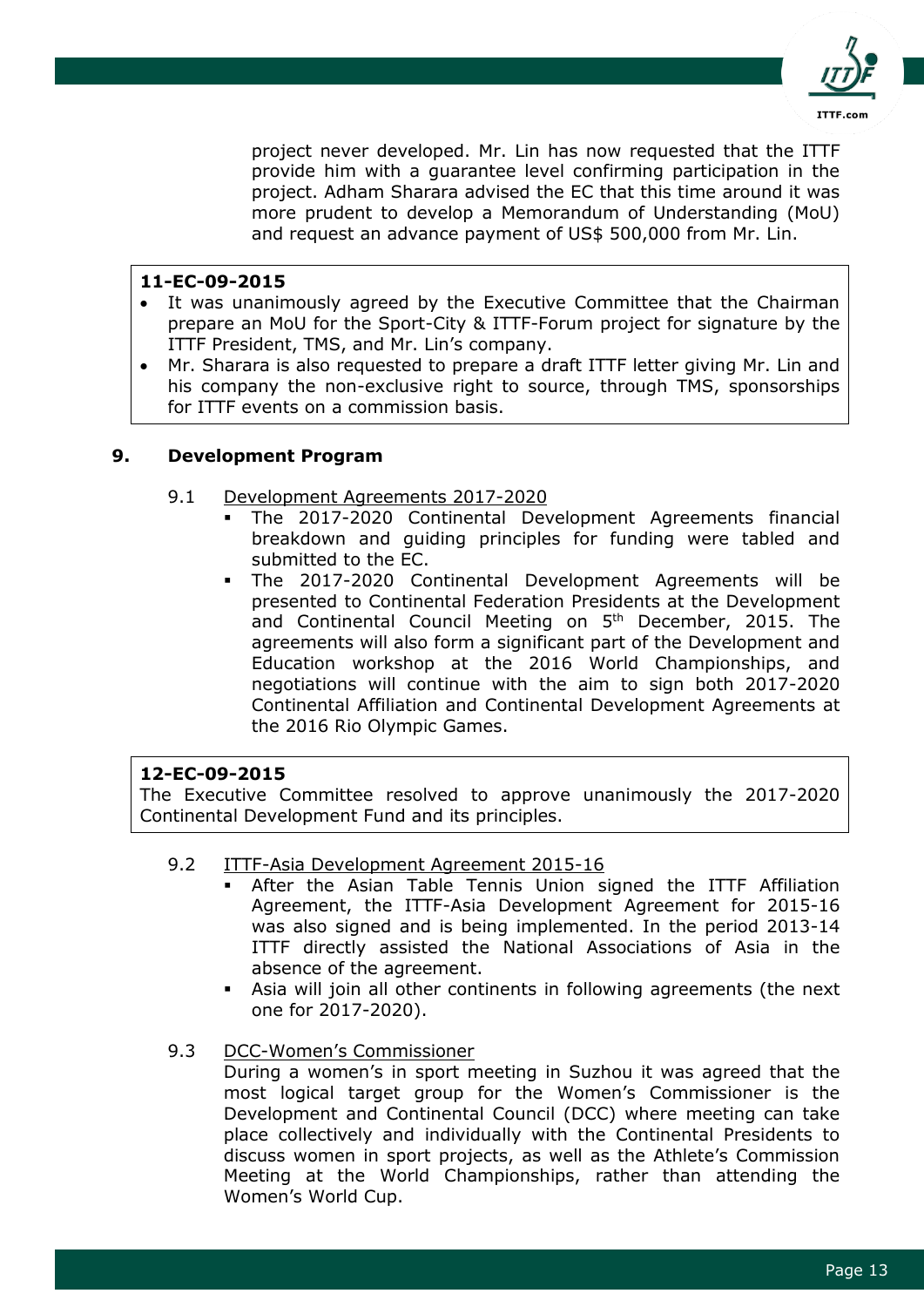

# **13-EC-09-2015**

The Executive Committee agreed that the ITTF Women in Sport Commissioner is invited to attend the yearly DCC meeting at ITTF costs.

- 9.4 DET Funding Proposal
	- The Development and Education Program presented a funding proposal for 6 areas (new, expanding or updated programs): International Training Centers, ITTF Coaching Films, Table Tennis for All and World Table Tennis Day, Table Tennis for All Manual, ITTF Administration Courses and Manual, and ITTF Coach Accreditation Scheme.
	- Due to the financial situation for 2016 being heavily affected by the loss of the GAC sponsorship, a reduced proposal was presented for only 4 of the areas: International Training Centers, ITTF Coaching Films, Table Tennis for All and World Table Tennis Day, and ITTF Administration Courses and Manual totaling US\$ 75,000 for 2016, and US \$55,000 annually for 2017-2020.
	- The remaining two projects will be added to the ITTF P5 Plan-DBI to be activated when the financial situation is stabilized.

# **14-EC-09-2015**

The Executive Committee approved the modified budget for 4 specific projects of the Development and Education Program with annual funding until 2020.

# **10. Education & Training Program**

- 10.1 World Hopes Week Hopes Team
	- The World Hopes Week was very successfully held at CTTC, Shanghai from 29 June to 5 July with Chinese master coach Li Xiaodong as Head Coach. The new model of 16 boys and 16 girls qualifying through Continental Hopes Weeks worked very well.
	- The "Hopes Team" was selected representing all 6 continents, they will have 10 days training and education in Slovenia prior to the World Cadet Challenge training camp and competition.
	- The philosophy of "ITTF DNA-Developing National Associations" continues to be followed with a strong emphasis on coach education.
- 10.2 Coaching Films
	- The "Spin's and Skills" first series of films will be progressively released with some delay, but before the end of the year.
	- Planning is underway regarding the second set of filming.
- 10.3 Coaching mentorships
	- Coaching Mentorship is a new program whereby young and talented coaches from the developing world are partnered with either an elite coach or an International Training Center.
	- Three mentor-coach partnerships are being tried in 2015.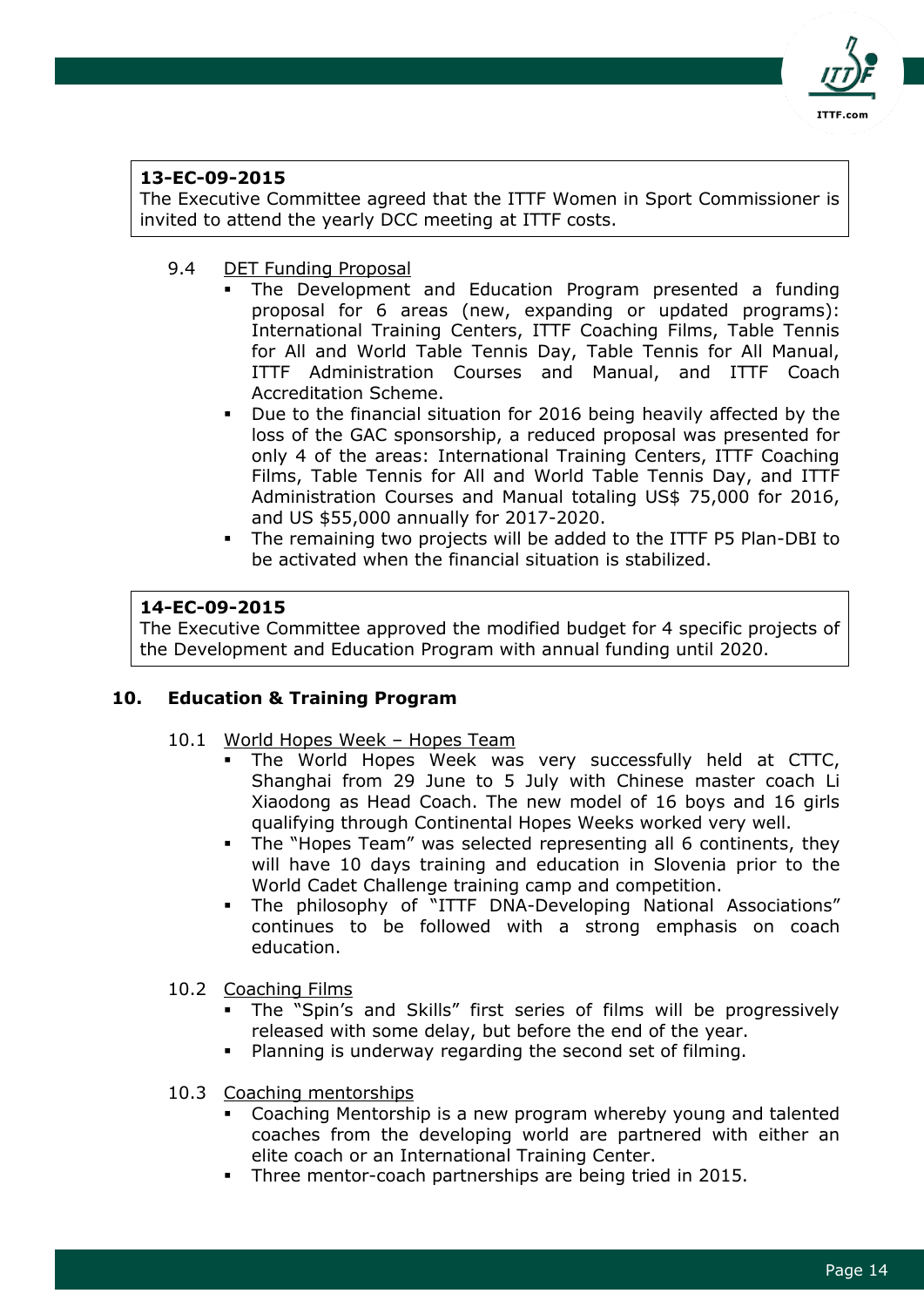

### 10.4 International Training Centers

- The ITTF HotSpot Program has been updated, and renamed as "ITTF International Training Centers" with 4 levels: 1. Academy, 2. High Performance, 3. Elite and 4. HotSpot.
- New requirements for both attaining and maintaining each level have been developed. Applications close in mid-October and the new structure will be in operation from 2016.

# **11. Professional staff update**

11.1 Staff retreat

Meeting of all staff members is important at least once in every quadrennial. The first one would be a facilitated retreat with team building specialist (Leading Teams) and with an estimated budget of US\$ 72,600. Due to financial uncertainty and the busy competition calendar in Olympic year, the first one is proposed in early months of 2017.

### **15-EC-09-2015**

The Executive Committee approved the staff retreat activity scheduled for early 2017.

### **12. Equipment**

#### 12.1 Bounce test project update

- The Equipment Committee submitted a detailed report to the EC on the experimentation on bounce tests with ISR in Singapore. All work was coordinated with the proposer, the Japan TTA.
- The report offered two options for decision: Option1 program plan to continue the project; Option2 – to terminate the project. However the conclusion of the project summary was to discontinue, because it will not serve its purpose to create an even playing field.
- Athletes Commission is also on the opinion that the bounce test experiment should be terminated as it would not prevent cheating, but on contrary. VOC disappeared, so there is no more health reason, cheating by boosting has to be sanctioned, applying suspension, and not only for players but also for manufacturers.
- Athletes Commission discussed that players would be ready to remove their rubbers but only after the player is out of the competition.

# **16-EC-09-2015**

The Executive Committee decided to terminate the bounce test experimental project and at the same time asked the CEO to put on the EC task list to find a solution for fair and equal playing environment for athletes.

Japan TTA wishes to propose in future to revisit the issue.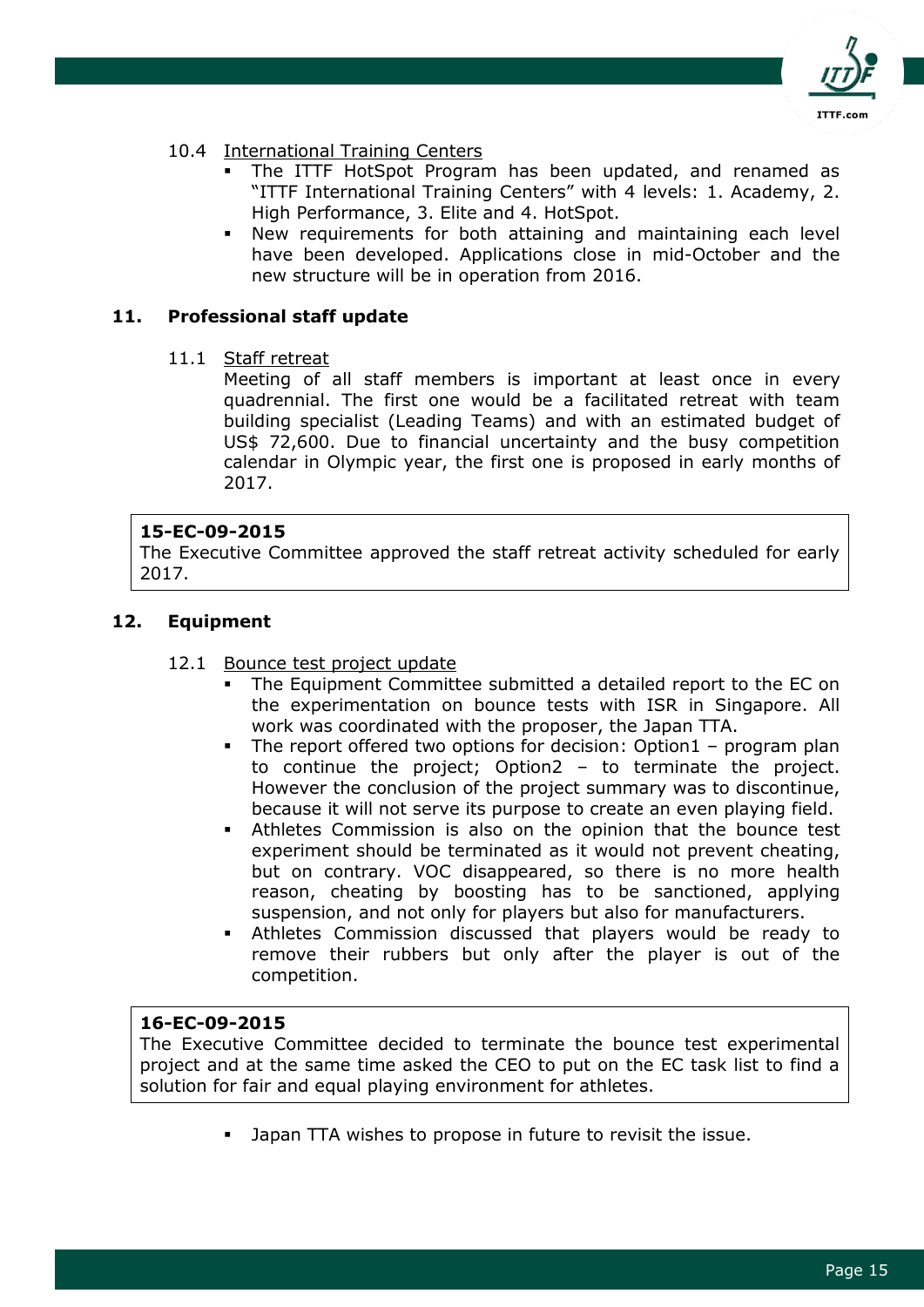

### 12.2 New term for plastic ball

Discussion started in Equipment Committee on finding a new term for "plastic ball", because celluloid is also plastic. Equipment Committee will make proposal to the EC once the new definition is agreed.

12.3 Agreement with I.S.R.

The first agreement period ended with the Singapore laboratory, the new cooperation will be on a project-per-project basis and focusing more on research rather than testing.

- 12.4 Net-camera rule
	- A proposal was submitted by the Marketing Division to include the net-camera in the ITTF rules as part of the equipment. All in agreement that it is needed, but different opinions on how to make the wording of the rule proposition.
	- In practice the net-camera is in use for the past few years at major events. Players have no problem with it, and Referees are flexible to allow it except for a few cases.
	- The Athletes Commission wants to include in the wording: "must not interfere with the play". The final proposition has to be agreed before the next EC meeting in order to be submitted to the 2016 BoD meeting.

### **13. Athletes' Commission report**

- Ball quality and quantity is still a problem, one out of 6 balls is good. Top players get good quality balls, but the majority use balls that are too soft, easily broken and the balls supplied for practice are even worse.
- It is proposed to change balls after 3 games.
- EC agreed that the situation with balls is still not satisfactory, and will be followed up with manufacturers.
- At the same time AC is requested to collect more opinion from Asian players, to report officially the problems to the Competition Manager on site and to make use of its Chair's invitation to visit DHS in China.
- Table surface is not consistent and not the same at many events.
- Competition staff was requested to check if food and drink can be taken from outside to the 2016 WTTC venue.
- It was agreed to include in 2016 World Tour Directives that light meals have to be served in the player's lounge if there is no food served in the venue.
- Practice conditions are often not acceptable at World Tour events, especially that practice tables are not enough.
- Size of the scorers, scoreboards has to be increased.
- World Ranking has to be changed with no points deducted for losses.
- Proposal to give special gifts for the World Championships medalists was discussed at length.
- US Open playing conditions were not according to the ITTF standard. World ranking approval has to be reviewed for those not following ITTF rules.
- AC was requested to discuss and summarize their input and submit definite proposals to the EC instead of sending suggestions by individual players.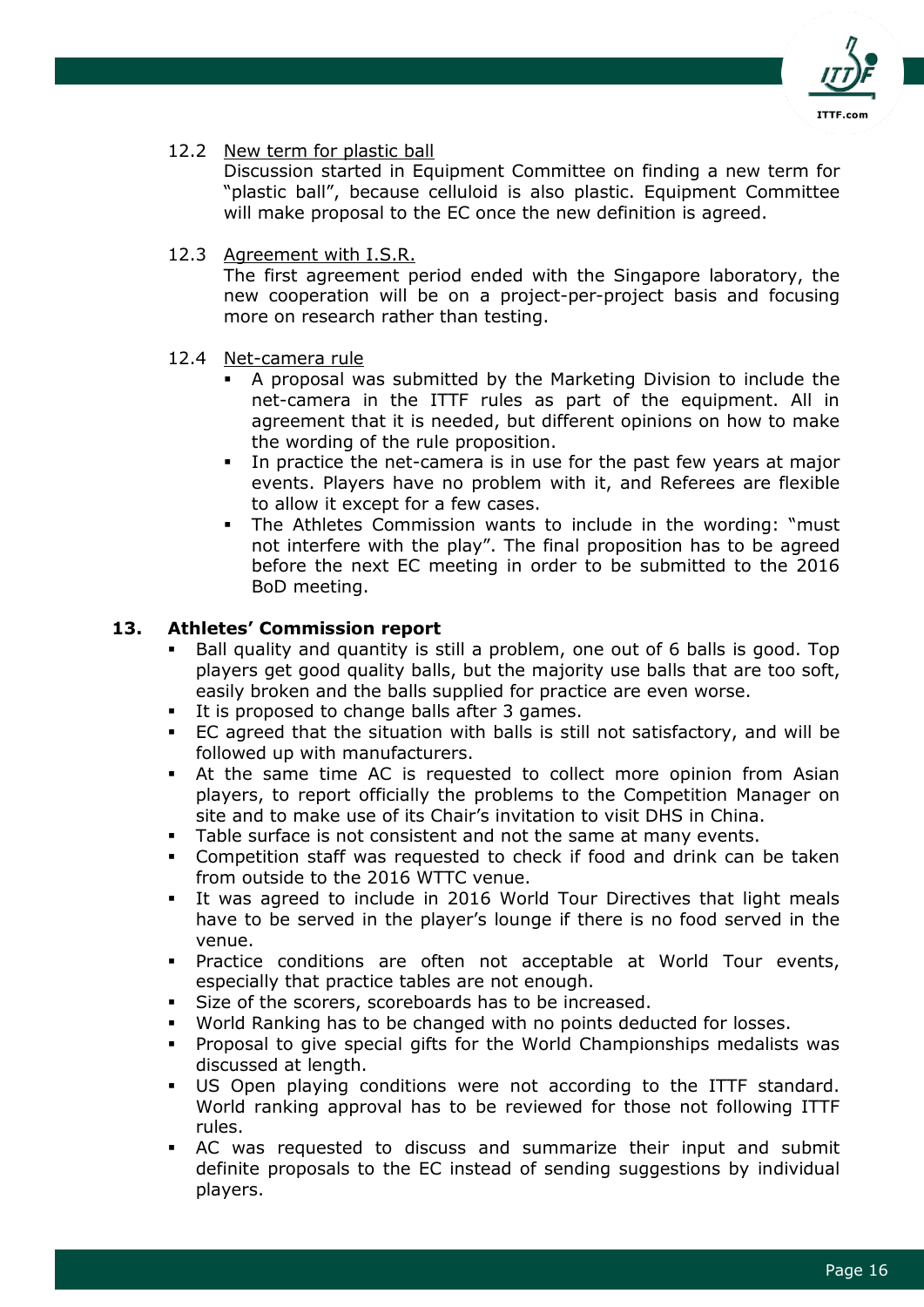

### **14. Para TT Division report**

- A short update on Para TT activities was provided.
- There are 23 events in 2015, intense competition program in the year before the Paralympic Games.
- The ITTF was in forefront with integration of Para table tennis, but closer cooperation is needed in marketing, development and education areas.
- The ITTF has to pay attention to requests by several countries for classification and coaching activities.
- The ITTF should reconsider in the future the event allocation process for major Para TT events to delegate the decision to the EC/BoD based on recommendation from the Division (similarly to other ITTF events and to separate responsibilities of the technical evaluation of the bids and the decision itself).

### **15. Any other business**

- 15.1 Eligibility
	- 15.1.1 Eligibility request Algeria TTF

The Algeria TTF registered a player to be eligible for world title events on 5 March 2015 and appealed to release the 5 years waiting period on the basis that the delay in registration was due to administrative reasons. As the ITTF has documents to prove that the association was informed on time of the registration process, the appeal was not approved.

#### **17-EC-09-2015**

The Executive Committee decided not to grant exceptional permission to Sannah Lagsir for World title event representation.

#### 15.1.2 Conflict between NA – NOC eligibility

In some few cases there are players entered at Multisport Games who have the same nationality, but representing different NAs and have no NOC. ITTF cannot overrule eligibility at events not sanctioned by ITTF, but in the case that the event is recognized by the ITTF, the results of the specific player would not be counted for World Ranking.

15.2 Junior Commissioner survey

A survey was conducted by Patrick Gillmann (EVP in charge of the junior program), among the Junior Continental Commissioners, to find out why there were not more bids to organize major junior events. The main issue is cost and obligation to provide free hospitality. Many governments will not subsidize these events.